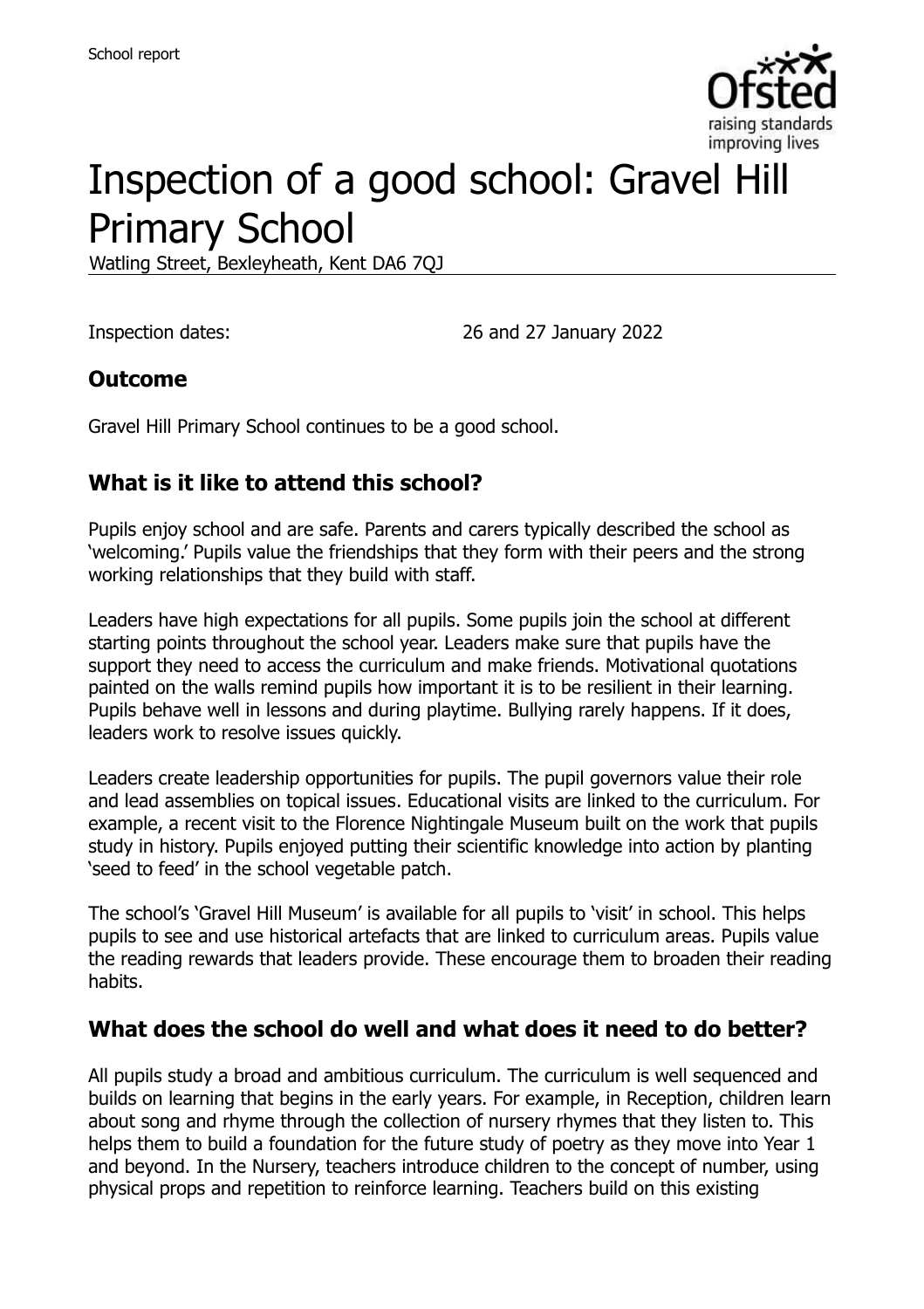

knowledge of number in mathematics in Year 1 when they introduce pupils to concepts such as 'greater than' and 'less than'. Pupils achieve well across a range of subjects.

Subject leaders identify the essential knowledge that pupils need to learn and remember for each subject. They make sure that pupils re-visit this knowledge over time. For instance, in geography, pupils have a number of opportunities to recap key learning on the seven continents of the world. Teachers carefully select appropriate teaching resources that support pupils' learning. This approach supports all pupils, but particularly pupils with special educational needs and/or disabilities (SEND). For example, in geography, pupils with SEND used physical and visual resources to help them to understand learning about the equator line. Leaders work well with external agencies to identify and support pupils with SEND quickly when they join the school.

Teachers use timely checks in lessons to assess whether pupils have understood new content. They use these checks to adapt and inform their teaching swiftly. For example, in science in Year 4, teachers identified pupils' misconceptions over open and closed switches in an electrical circuit. They worked quickly to rectify these. Senior leaders emphasise the teaching of subject-specific vocabulary. This clear focus on communication and language starts in the early years. Teachers prompt pupils to use subject-specific terms correctly, such as 'permeable' in science and 'hemisphere' in geography. Pupils refer to their books to remind them of key vocabulary. However, sometimes pupils need more time in lessons to embed and use subject-specific vocabulary fluently.

Leaders prioritise early reading. Teachers are skilled at teaching phonics. All staff use familiar language when teaching phonics to enable pupils to make progress quickly. Teachers check pupils' understanding of previously learned letters and sounds before moving on to teach new sounds. If any pupils need support, this is offered immediately. Books match the sounds that pupils have learned. Teachers make sure that younger pupils get opportunities to re-read familiar books at home to help to develop their fluency. Teachers work with parents to support their understanding of early reading so that they can encourage pupils at home. Teachers help pupils to develop a love of reading through introducing them to a range of diverse texts. All pupils read widely and often.

Leaders created behavioural systems that are understood by all. Routines are consistent and there is no low-level disruption. Leaders think carefully about when extra-curricular clubs are offered to encourage more pupils to attend. Leaders teach pupils about cultures that are different to their own. The flags on classroom doors celebrate the different cultural backgrounds of pupils in the school.

Leaders create helpful opportunities for subject teachers to work together across the trust. Leaders listen to staff. Staff appreciate the strategies that leaders put in place to consider their workload and well-being.

# **Safeguarding**

The arrangements for safeguarding are effective.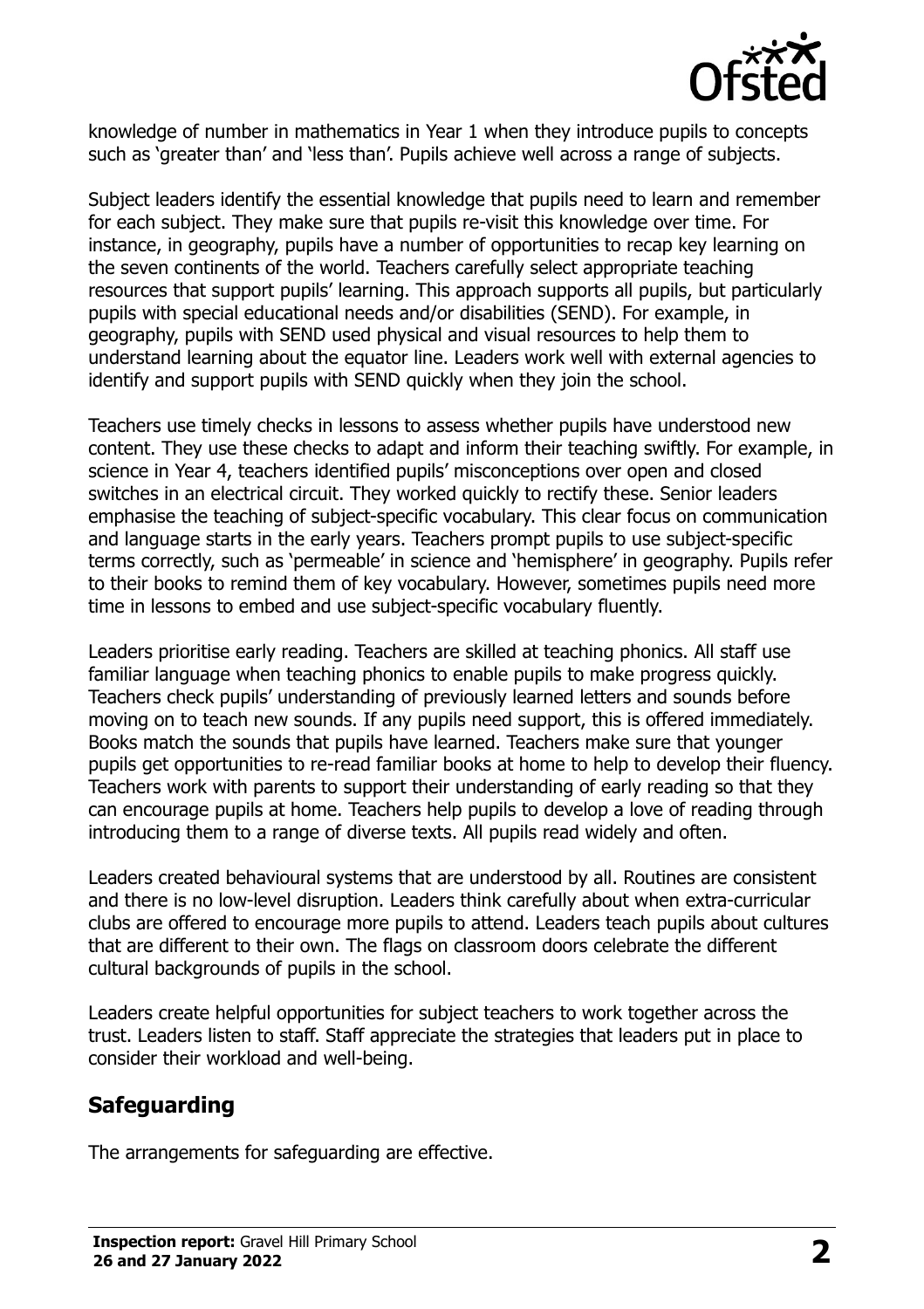

Leaders have created a culture of safeguarding where pupils and their families can talk openly to staff if they have any worries or concerns. Leaders are aware of the local safeguarding challenges, for example the risks associated with travel and traffic. They teach pupils how to manage these risks safely.

Teachers have received up-to-date safeguarding training and they know how to keep children safe. Leaders work effectively with external agencies, following up concerns where needed.

Pupils receive timely safeguarding advice from external agencies, including the police, about online safety. Through the curriculum, leaders seek to educate pupils about issues such as consent in an age-appropriate way.

#### **What does the school need to do to improve?**

#### **(Information for the school and appropriate authority)**

 Sometimes, pupils do not have enough opportunities to embed subject-specific vocabulary in lessons. When this happens, it can limit their understanding of key knowledge and concepts. Leaders should continue their work to consolidate and embed subject-specific vocabulary across the curriculum.

### **Background**

When we have judged a school to be good, we will then normally go into the school about once every four years to confirm that the school remains good. This is called a section 8 inspection of a good or outstanding school, because it is carried out under section 8 of the Education Act 2005. We do not give graded judgements on a section 8 inspection. However, if we find evidence that a school would now receive a higher or lower grade, then the next inspection will be a section 5 inspection. Usually this is within one to two years of the date of the section 8 inspection. If we have serious concerns about safeguarding, behaviour or the quality of education, we will deem the section 8 inspection as a section 5 inspection immediately.

This is the second section 8 inspection since we judged the predecessor school, Gravel Hill Primary, to be good in June 2014.

#### **How can I feed back my views?**

You can use [Ofsted Parent View](https://parentview.ofsted.gov.uk/) to give Ofsted your opinion on your child's school, or to find out what other parents and carers think. We use information from Ofsted Parent View when deciding which schools to inspect, when to inspect them and as part of their inspection.

The Department for Education has further quidance on how to complain about a school.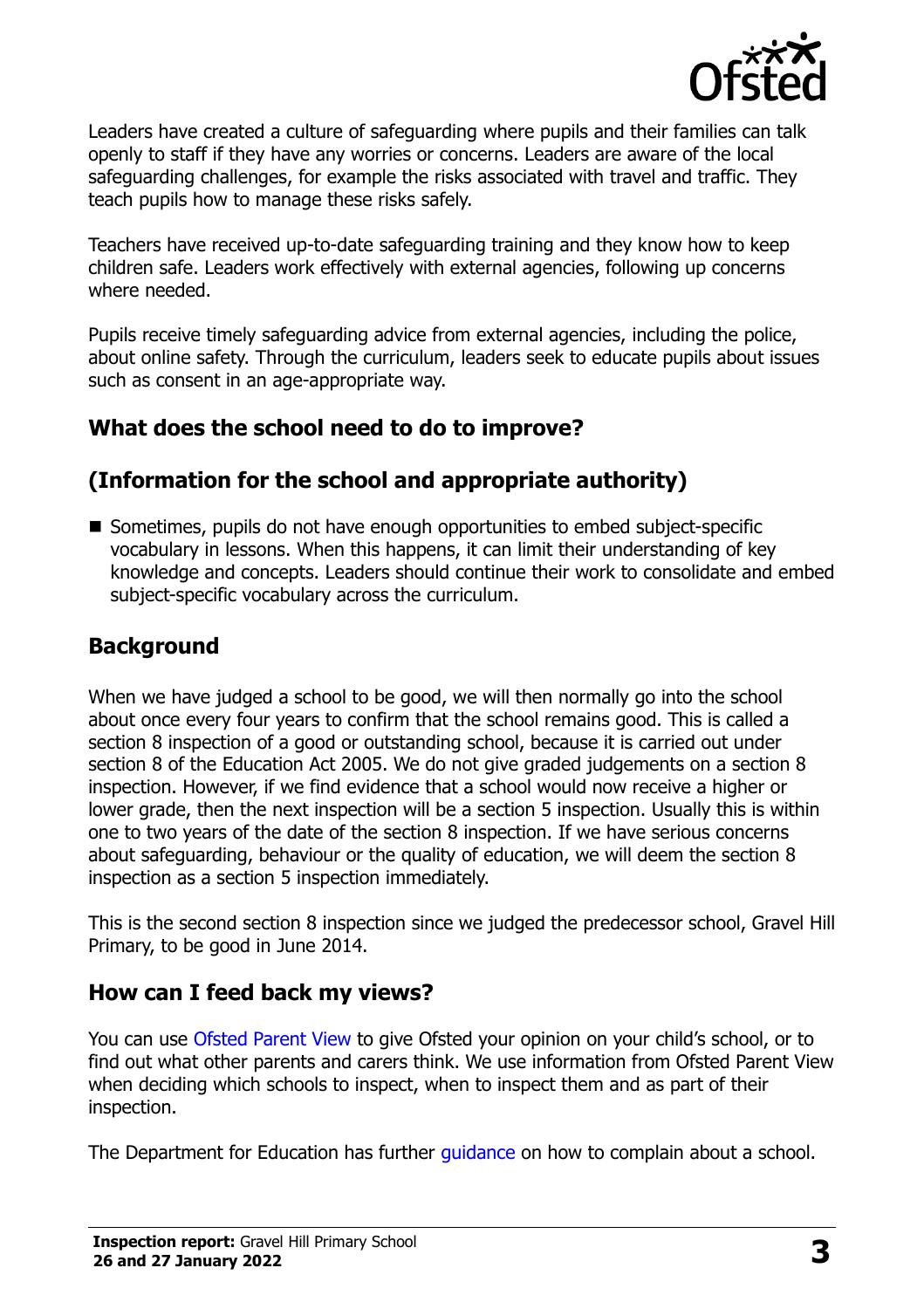

If you are the school and you are not happy with the inspection or the report, you can [complain to Ofsted.](https://www.gov.uk/complain-ofsted-report)

### **Further information**

You can search for [published performance information](http://www.compare-school-performance.service.gov.uk/) about the school.

In the report, '[disadvantaged pupils](http://www.gov.uk/guidance/pupil-premium-information-for-schools-and-alternative-provision-settings)' refers to those pupils who attract government pupil premium funding: pupils claiming free school meals at any point in the last six years and pupils in care or who left care through adoption or another formal route.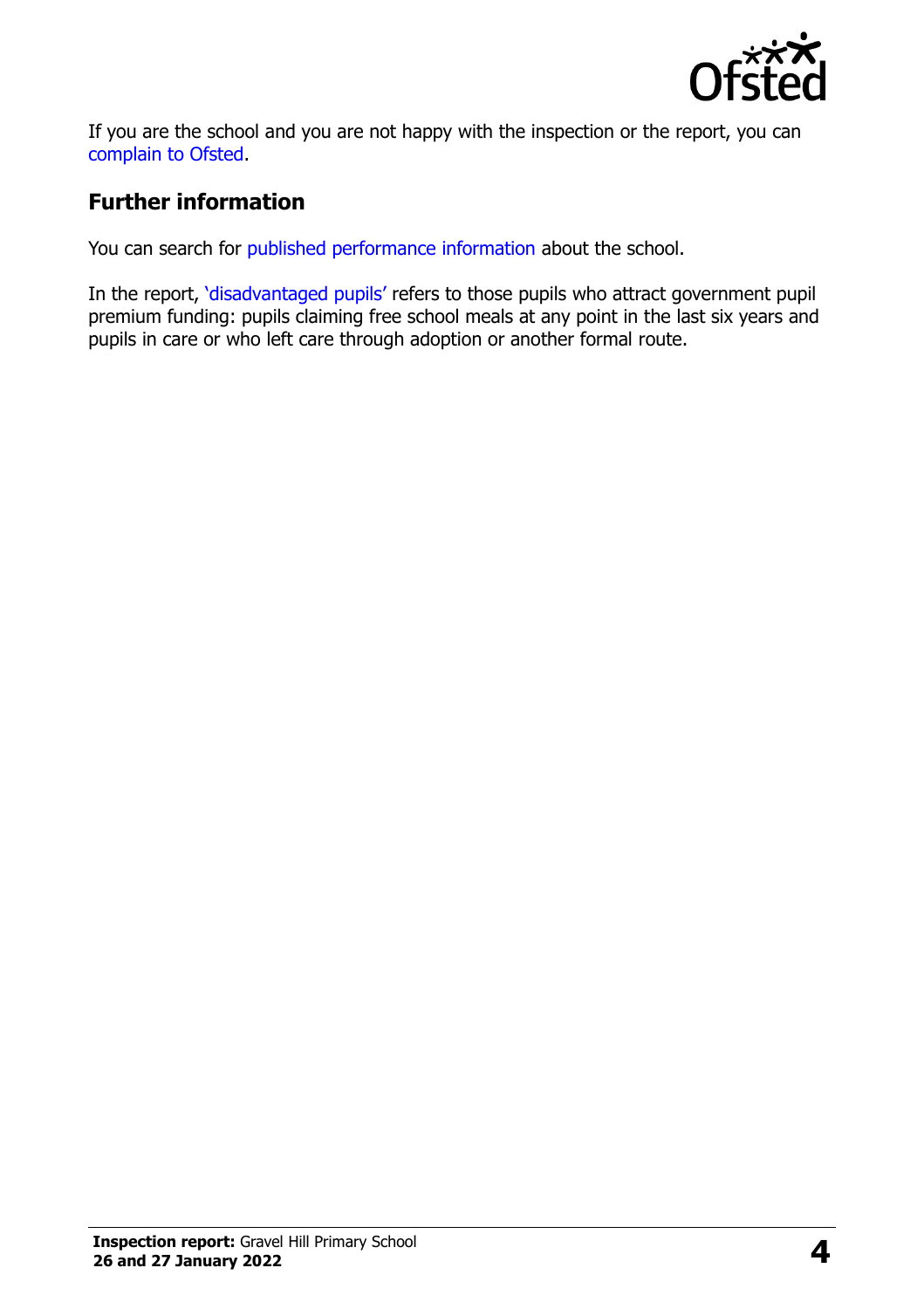

### **School details**

| Unique reference number             | 145208                     |
|-------------------------------------|----------------------------|
| <b>Local authority</b>              | <b>Bexley</b>              |
| <b>Inspection number</b>            | 10212307                   |
| <b>Type of school</b>               | Primary                    |
| <b>School category</b>              | Academy converter          |
| Age range of pupils                 | 3 to 11                    |
| <b>Gender of pupils</b>             | Mixed                      |
| Number of pupils on the school roll | 424                        |
| <b>Appropriate authority</b>        | Board of trustees          |
| <b>Chair of trust</b>               | Bola Ojo                   |
| <b>Headteacher</b>                  | <b>Melanie Neale</b>       |
| Website                             | www.gravelhillschool.co.uk |
| Date of previous inspection         | Not previously inspected   |

# **Information about this school**

- The school does not use any alternative providers.
- The school has a part-time Nursery provision with 26 places.
- The school converted to become an academy in November 2017. The school is part of the Unity Academy Trust.

# **Information about this inspection**

- This was the first routine inspection the school received since the COVID-19 pandemic began. The inspector discussed the impact of the pandemic with leaders and has taken that into account in their evaluation of the school.
- The inspector met with the headteacher and the deputy headteacher, the special educational needs coordinator, the chief executive officer of Unity Academy Trust, and governors, including the chair of the governing body.
- The inspector completed deep dives in these subjects: reading, geography and science. For each deep dive, the inspector discussed the curriculum with subject leaders, visited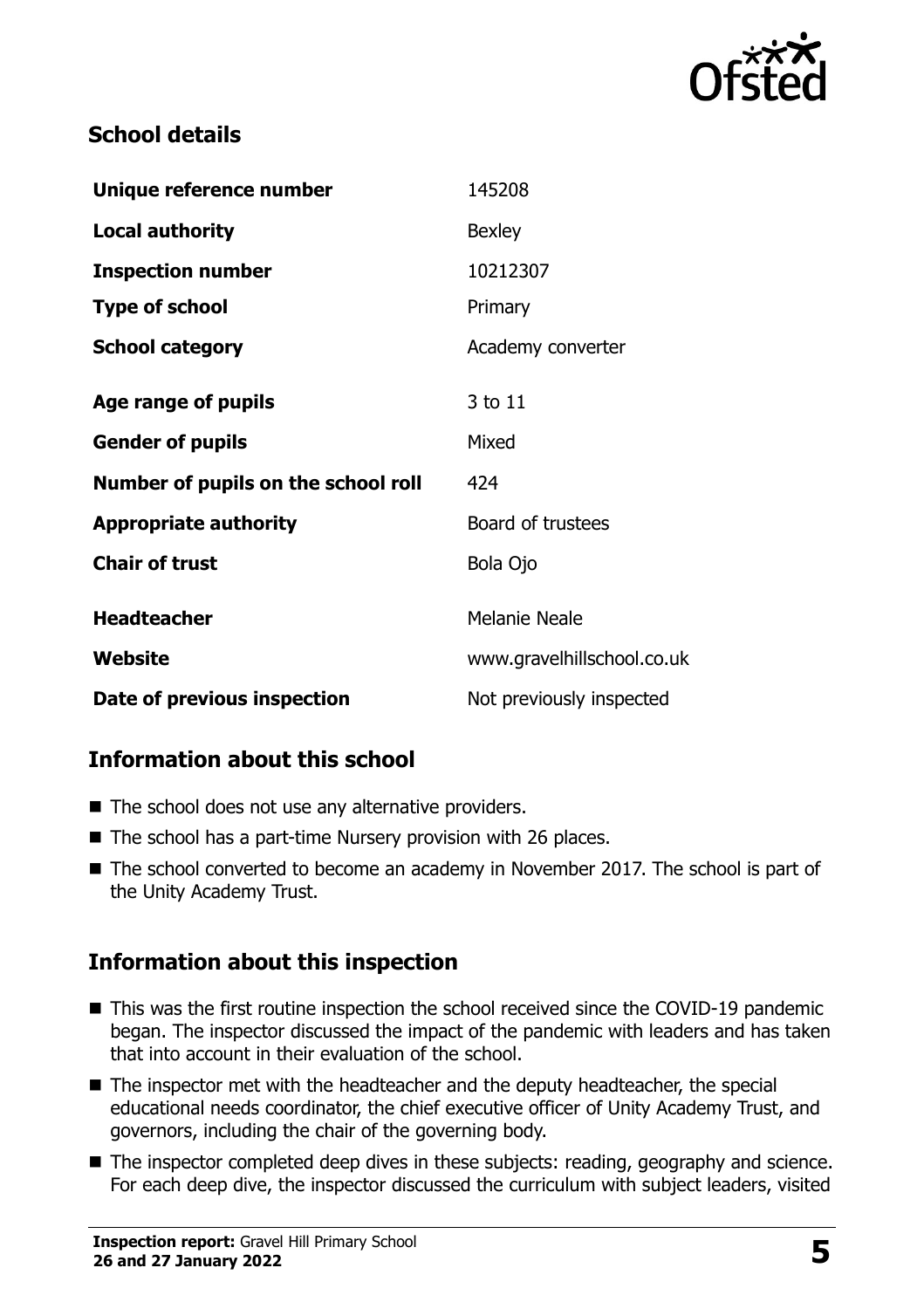

a sample of lessons, spoke to teachers, spoke to some pupils about their learning and looked at samples of pupils' work.

- The inspector also spoke to leaders about the curriculum in some other subjects.
- The inspector visited art and design, history and mathematics lessons.
- The inspector scrutinised a range of documents, including leaders' priorities for school improvement.
- The inspector observed pupils' behaviour in lessons and at lunchtime.
- The inspector looked at the effectiveness of the school's work on safeguarding by reviewing the record of pre-employment checks for staff, speaking to staff, governors and pupils and meeting with the safeguarding team.
- The inspector considered the responses to Ofsted's online survey, Ofsted Parent View, including the free-text comments. The inspector also considered the responses to the online staff and pupil questionnaires.

#### **Inspection team**

Lucy Bruce, lead inspector **Her Majesty's Inspector**